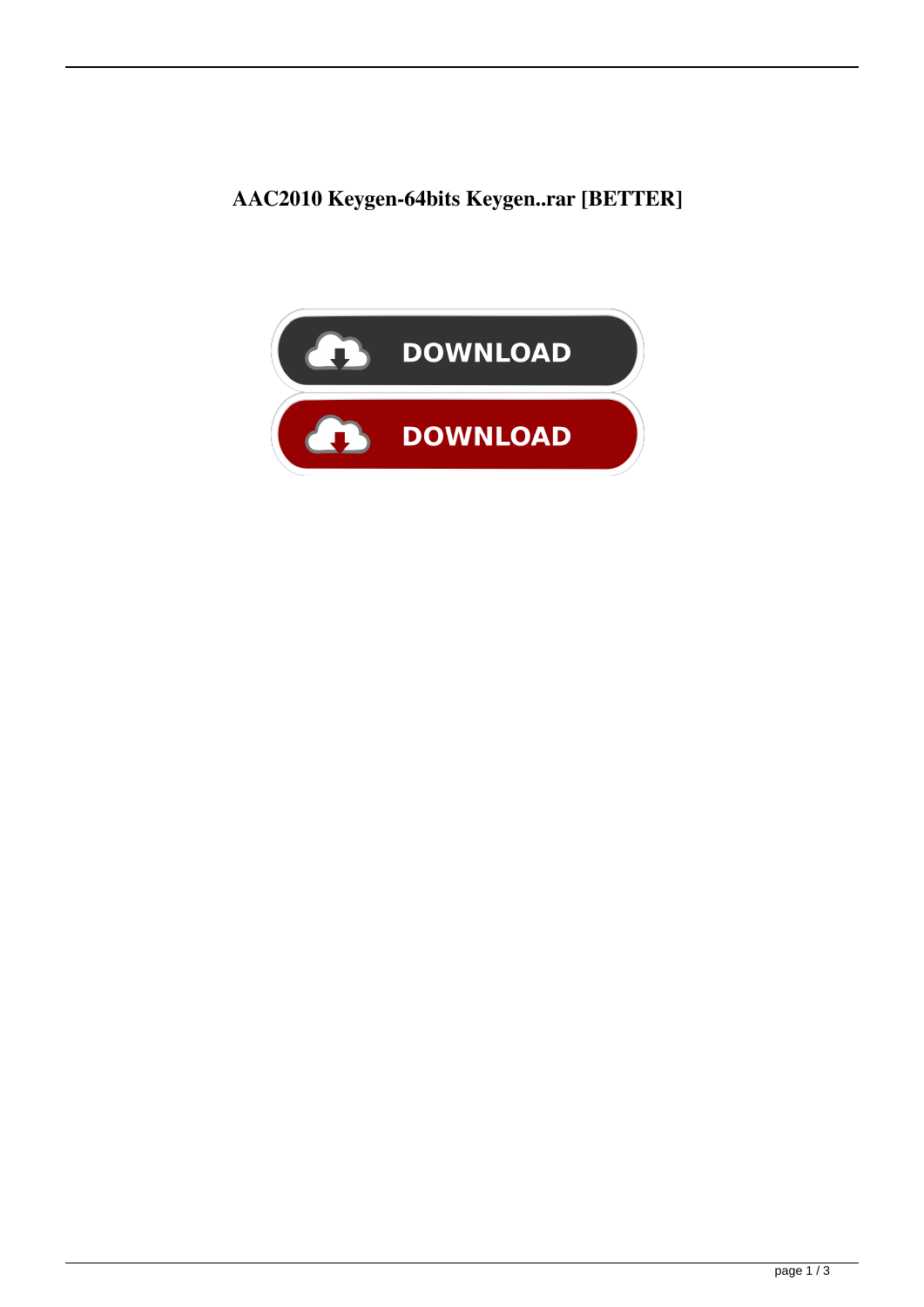Even though a site may appear to be just about video games, it may contain information relating to other topics. You can report other websites using this URL to the Online Copyright Infringement Project. A: A random example: this post has a title and some excerpts from the body, which may or may not contain links. Your post probably has a title and a few words from the post body. It is not a complete review or analysis. It may or may not be an actual video game. A random example from the SE network: I am not sure whether this is a video game review or a tutorial, but it has an HTML body and contains a reference to the publisher name. It contains a link to a wikipedia article on video game industry terminology. Your post: this post seems to be completely self-contained, and is in no way a link to anything else on the network. A random example: this question contains a link to a Stack Overflow question which contains a complete answer (and perhaps an answer to a question not asked on the post). Telemilenki Telemilenki () is a village and rural community (municipality) in Melitopol Raion, Zaporizhia Oblast, Ukraine, located at on the bank of the Melitopol Reservoir. The community is the site of the Chernobyl Nuclear Power Plant. The village has a school, a library, a post office, shops, restaurants, a canteen, office of the Regional Council, and a cemetery. The village also contains a dam, and a hanging bridge. Population In 2011, the population was 867. References External links Telemilenki on the website of the Verkhovna Rada of Ukraine Category:Villages in Zaporizhia Oblast Category:Chernobyl Exclusion ZoneFtsY prokaryotic subtilisin-like serine peptidase autocatalyzes the folding of adenylate kinase. FtsY is a member of the family of highly homologous eukaryotic cytosolic proteins that function as the receptor for the signal sequence of nascent and mislocalized secretory and membrane proteins in the endoplasmic reticulum (ER) of eukaryotic cells. The protein consists of three distinct domains: a N